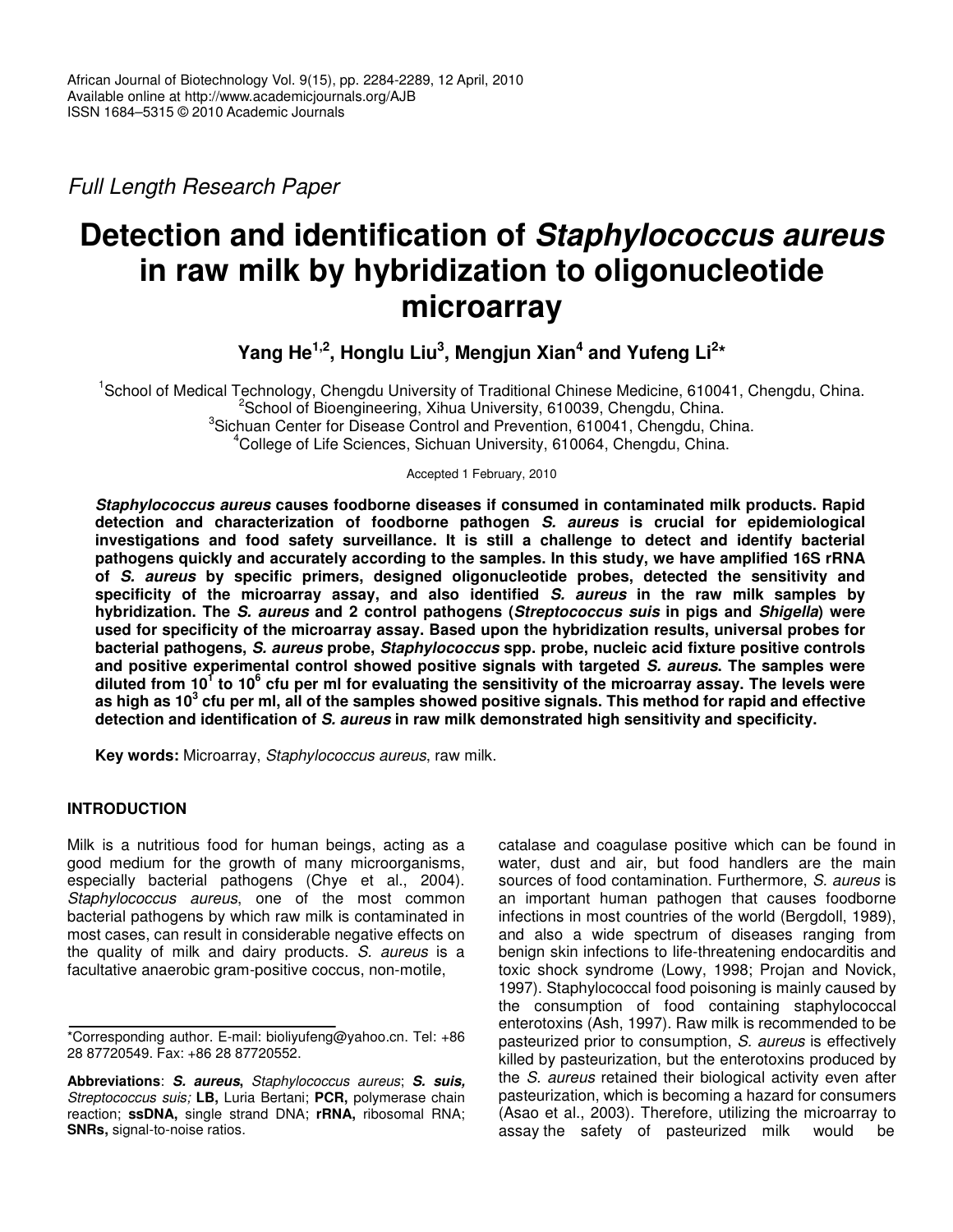**Table 1.** Pathogenic bacteria used in the study.

| No.            | <b>Pathogens</b>               | <b>Source</b>                                     |  |  |
|----------------|--------------------------------|---------------------------------------------------|--|--|
|                | Staphylococcus aureus ATCC6538 | Sichuan Center for Disease Control and Prevention |  |  |
| $\overline{2}$ | Staphylococcus aureus          | Isolated from raw milk                            |  |  |
| 3              | Streptococcus suis in pigs     | Sichuan Center for Disease Control and Prevention |  |  |
| 4              | Shigella                       | Sichuan Center for Disease Control and Prevention |  |  |

**Table 2.** Oligonucleotide probes used in study.

| No. | <b>Name</b>                      | Sequences (5'-3')              |  |  |
|-----|----------------------------------|--------------------------------|--|--|
|     | Bacteria universal probe         | <b>GCTGCCTCCCGTAGGAGT</b>      |  |  |
| 2   | Staphylococcus aureus probe      | CGGACGAGAAGCTTGCTTCT           |  |  |
| 3   | Staphylococcus spp. probe        | <b>TCCTCCATATCTCTGCGCAT</b>    |  |  |
| 4   | Negative probe                   | GTTGCTTCTGGAATGAGTTTGCT        |  |  |
| 5   | Streptococcus suis in pigs probe | <b>TTAGGGGGTTTCCGCCCCTTAGT</b> |  |  |
| 6   | Shigella probe                   | GTCCGGGCGATCCCCTCGGTAGTG       |  |  |

indispensable to detect *S. aureus* at all stages of food manufacturing.

To ensure the quality of raw milk, it is important to supply requisitely rapid and reliable detection methods for *S. aureus*. The traditional culture-based methods are cumbersome and time-consuming (Aslam et al., 2003). Therefore, novel methods of milk safety are needed for fast and efficient detection of low numbers of *S. aureus* likely to be present in raw milk. Microarray technologies are powerful tools that can be used for the detection of multiple genes or target sequences on a single glass slide. The microarray is therefore a very useful device for detection of bacteria in food samples (Myers et al., 2006; Ikeda et al., 2006a; Ikeda et al., 2006b). This is due to their potential to discriminate and identify sequences of different origin rapidly and effectively (Kristensen et al., 2007). Recently, more studies have been performed to detect bacterium's presence mixed with different food matrices by way of the microarray (Siddique et al., 2009).

The aim of the present study is to develop a microarray method for convenient and rapid detection and identification of *S. aureus* in raw milk. In this study, we have designed oligonucleotide probes to analyse the sensitivity and specificity of the microarray assay. This method for easy and rapid detection and identification of *S. aureus* in raw milk is accurate and convenient.

#### **MATERIALS AND METHODS**

#### **Bacterial strains, culture conditions and DNA extraction**

Bacterial strains, as show in Table 1, were used in this study. Bacteria were inoculated into 50 ml liquid LB (Tryptone 10 g/l; Yeast Extract 5 g/l; NaCl 10 g/l) media, and grown 24 h at 37°C on a shaker. Genomic DNA from a bacterial strain was prepared from 5 ml of a fresh overnight culture grown in LB at 37°C by using a DNA extraction kit (TIANGEN, Beijing, China.) according to the manufacturer's instructions.

#### **PCR primers and specific oligonucleotide probes**

For *S. aureus*, *Streptococcus suis* in pigs and *Shigella*, the simplex PCR reaction conditions were: 1  $\mu$ l of DNA template, 5  $\mu$ l 10×PCR buffer,  $2 \text{ mM } MqCl_2$ , 1 µ dNTPs (each  $2.5 \text{ mM}$ ), 0.4 µ each primer (50  $\mu$ M) and 0.4  $\mu$ I Taq DNA polymerase (5 U/ $\mu$ I), using the following procedures: 4 min at 94°C and 32 cycles of 30 s at 94°C, 30 s at 58°C, 1 min at 72°C and a final extension of 5 min at 72°C. The amplified bands were subjected to a 0.7% agarose gel electrophoresis, and examined under UV.

16S rRNA of *S. aureus* was amplified by newly designed specific primers (forward primer: 5`-GGTTTCGGATGTTACAGCGTAGAG TTTGATCCTGGCTCAG-3`, reverse primer: 5`-AAGGAGGTGAT CCAGCC-3`). Individual specific oligonucleotide probes were designed based upon the unique sequences found in the target genes using the ArrayDesigner software (Premier Biosoft International, Palo Alto, CA) (Table 2). The specificity of designed oligoprobes was assessed by using a BLAST search of homologous sequences available in the GenBank. The amplified 16S rRNA was labeled with fluorescent Cy3 according to the protocol described by Li et al. (2007).

#### **Design and fabrication of oligonucleotide microarrys**

Bacterial universal probes, *S. aureus* probe, *Staphylococcus* spp. probe, nucleic acid fixture positive and negative controls, *S. suis* in pigs probe, *Shigella* probe and experiment positive and negative controls were spotted on glass slides by the manufacturer (Boao, Beijing, China). The array described here included a total of 10 probes (Figure 1).

Microchips were prepared using a contact microspotting robotic system, PixSys 5000 (Cartesian Technologies, Inc., Irvine, CA, USA). The average size of the spots was  $100 - 150$  µm. The concentration of each oligoprobe before printing was adjusted to a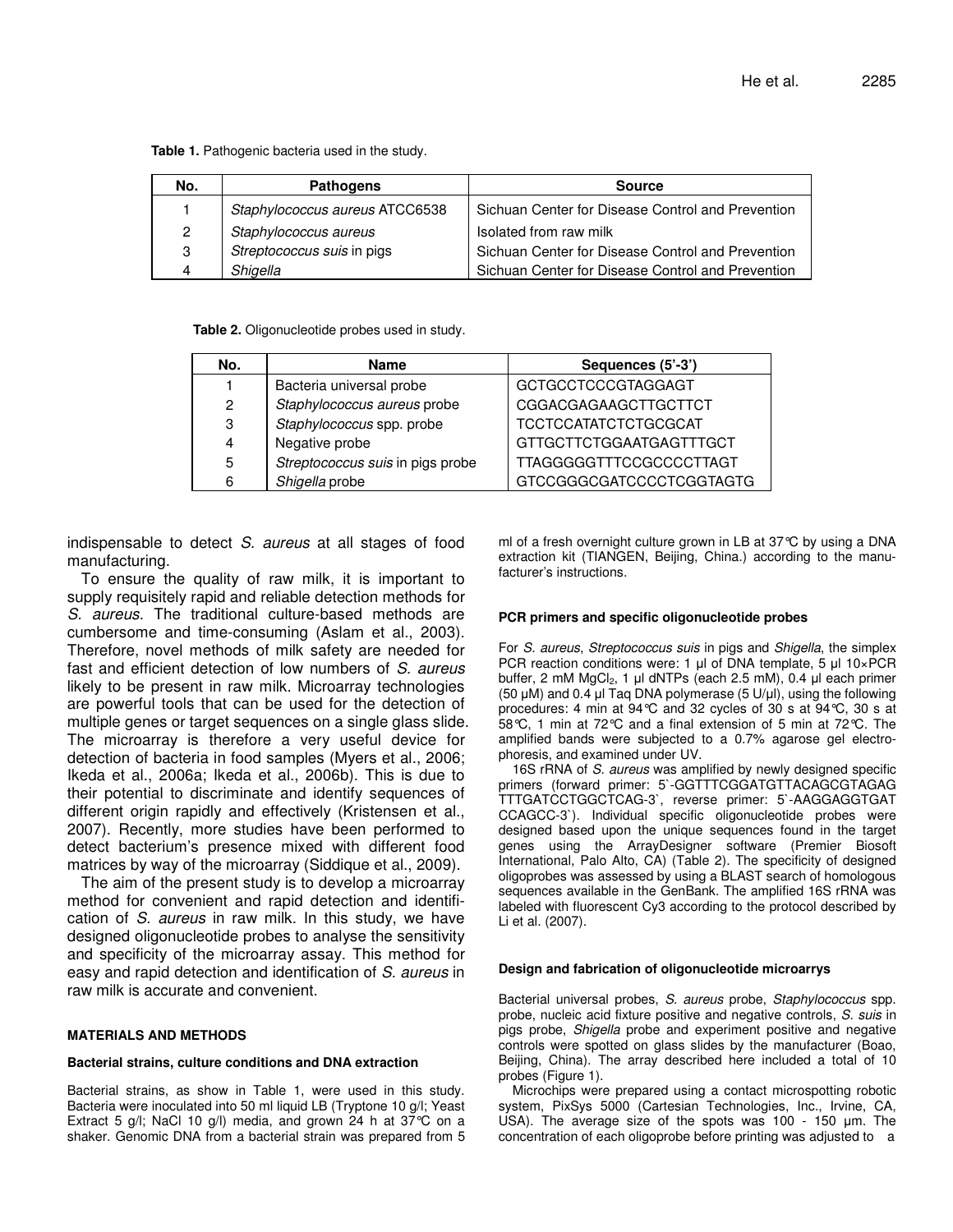

**Figure 1.** The design of oligonucleotide microarray. 10 probes were spotted on glass slide.

total of 100  $\mu$ M in a 50% printing buffer (300 mM sodium phosphate,  $pH$  8.5:  $H_2O$ ).

Arrayed slides were prepared before hybridization according to the supplier's protocol with the exception of an additional prehybridization step with 5×SSC, 1% BSA, 0.1% SDS at 50°C for 1 h, followed by rinsing three times with sterilized distilled water for 1 min each. About 30 µl of the fluorescently labelled ssDNA sample was placed onto each of the two cells of the slide, then covered by a 5×5 mm plastic coverslip and incubated overnight (50°C) in a hybridization chamber (Proteigene, Saint Marcel, France). Coverslips were gently removed (2×SSC, 0.2% SDS, 5 min at 50°C) and slides were washed at room temperature in 10 successive washes: 2×SSC, 0.2% SDS twice for 5 min, 2×SSC three times for 3 min, 0.2×SSC for 5 min, 0.2×SSC three times for 2 min, 0.05×SSC for few seconds, and dried by centrifugation.

#### **Microarray hybridization and scanning**

All samples were hybridized in duplicate. Cy3-labeled PCR products were diluted in a total of 250 µl of Agilent hybridization buffer and hybridized at 60°C for 17 h in a dedicated hybridization oven (Robbins Scientific, Sunnyvale, CA). Slides were washed, dried under nitrogen flow, and scanned.

Fluorescent images were recorded with a GMS 418 fluorescent scanner (Affymetrix, Santa Clara, USA) and quantitatively analyzed by using the ImaGene 4.0 software (BioDiscovery, Inc., Los Angeles, CA). Signal-to-noise ratios (SNRs) were determined for each probe as Loy et al. (2002). Probe spots with SNRs equal to or greater than 2.0 were considered as positive.

#### **Oligonucleotide microarray detection of** *Staphylococcus aureus* **in raw milk**

*S. aureus* was enumerated by standard spread-plate method in duplicate. Authentic samples of raw milk were obtained from a collection tank of a local dairy farm. Preparation of artificially contaminated raw milk samples were carried out. For this purpose, the samples were inoculated with a colony of *S. aureus* which then were inoculated into 20 ml raw milk after pasteurized and incubated for 24 - 48 h at 37°C. The pasteurized raw milk was considered sterile after screening for *S. aureus* contamination according to the procedure described by Wang (2003). In the experiments with naturally or artificially contaminated samples, a total of 46 raw milk samples (16 naturally and 30 artificially contaminated samples) were examined by the microarray.



**Figure 2.** Pictures of (a) *S. aureus*, (b) *Shigella* and (c) *Streptococcus suis* in pigs. Specificity hybridization spot showed in respective hybridization results. At the same time, no non-specificity hybridization spot was shown. *S. aureus* and 2 pathogen controls demonstrated high specificity.

## **RESULTS AND DISCUSSION**

## **Specificity of the microarray**

To assess the functionality and specificity of the oligoprobes and eliminate cross-hybridization between pathogens affecting the final result, *S. aureus* and 2 control pathogens (*S. suis* in pigs and *Shigella*) were amplified with single PCR. The amplified PCR of each pathogen was used as a template in primer extinction reaction to create ssDNA. Ultimately, the ssDNA of each pathogen was labeled and hybridized separately on the microarray. Figure 2a shows the specificities of the oligoprobes for *S. aureus*.

Because of its specific nucleotide composition and the number, position, and types of mismatches to non-target organisms, theoretically, each individual probe on the microarray would require specific hybridization conditions to ensure its optimal specificity (Behr et al., 2000; Liu et al., 2001). Initially, the optimal washing temperature was determined experimentally as the best compromise between signal intensity and stringency for some of the probes by hybridizing the microarray with fluorescently labeled target DNA of *S. aureus* under increasing stringencies (data not shown). All following experiments were performed at the optimal washing temperature of 49°C. Subsequently, specificities of all probes were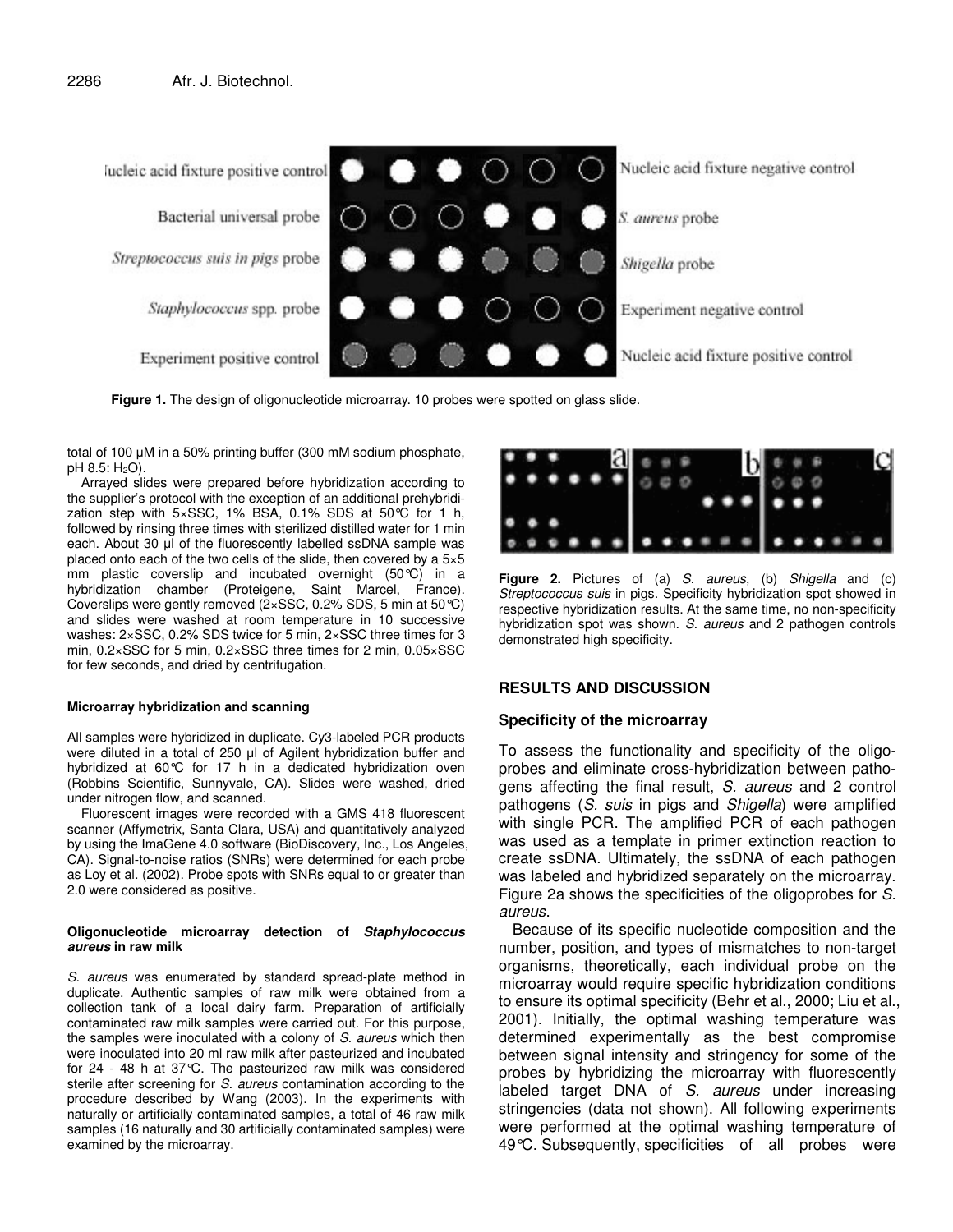

**Figure 3.** Microarray for detection and identification of *S. aureus* in raw milk samples. (a) Overview of microarray with samples. (b) Details showing hybridization results of samples. Bacterial universal probe, *S. aureus* probe, *Staphylococcus* spp. probe, nucleic acid fixture positive controls and experiment positive control showed positive signals. The other probes gave negative signals.

**Table 3.** Sensitivity test results for contaminated raw milk samples.

| <b>Strain</b> | <b>Test results</b> |               |               |                |               |               |
|---------------|---------------------|---------------|---------------|----------------|---------------|---------------|
|               | $10^{\circ}$ CFU/ml | $10^5$ CFU/ml | $10^4$ CFU/ml | 10 $^3$ CFU/ml | $10^2$ CFU/ml | $10^1$ CFU/ml |
| aureus        |                     |               |               |                |               | -             |

+= Positive signal; -= negative signal; ±= weak or ambiguous signal.

evaluated by hybridizing fluorescently labeled target DNA from each of the *S. aureus* and 2 control pathogens (*S. suis* in pigs *and Shigella*) hybridized with microarray. Based on the hybridization results (Figure 2), bacterial universal probe, *S. aureus* probe, *Staphylococcus* spp. probe, nucleic acid fixture positive controls and experiment positive control showed positive signals with target *S. aureus*. Hybridization with control gram-positive *S. suis in pigs*, bacterial universal probe, *S. suis* in pigs probe, nucleic acid fixture positive controls and experiment positive control demonstrated positive signals; with control gram- negative *Shigella*, bacterial universal probe, *Shigella* probe, nucleic acid fixture positive controls and experiment positive control exhibited positive signals.

## **Microarray analysed of raw milk samples**

The ability to correctly identify *S. aureus* in naturally

or artificially contaminated raw milk samples by microarray hybridization was determined. From the results of hybridizing with *S. aureus*, the universal probe, *S. aureus* probe, *Staphylococcus* spp. probe, nucleic acid fixture positive controls and positive experimental control showed positive signals (Figure 3). It is proved that this system can be used to detect and identify *S. aureus* in raw milk. Up to now, traditional methods and many methods in the fields of molecular biology have been used for detecting *S. aureus* (Schuenck et al., 2006; Hwang et al., 2007; Leeuwen et al., 2003; Graber et al., 2007; Huang and Chang, 2004). At the same time, the microarray method has been modified and applied in several aspects (Call et al., 2003; Gentry et al., 2006; Hong et al., 2004; Jin et al., 2007; Kostić et al., 2007). In comparison to the traditional method and other molecular methods, the microarray method is high throughput, specific, and sensitive and also avoids most cross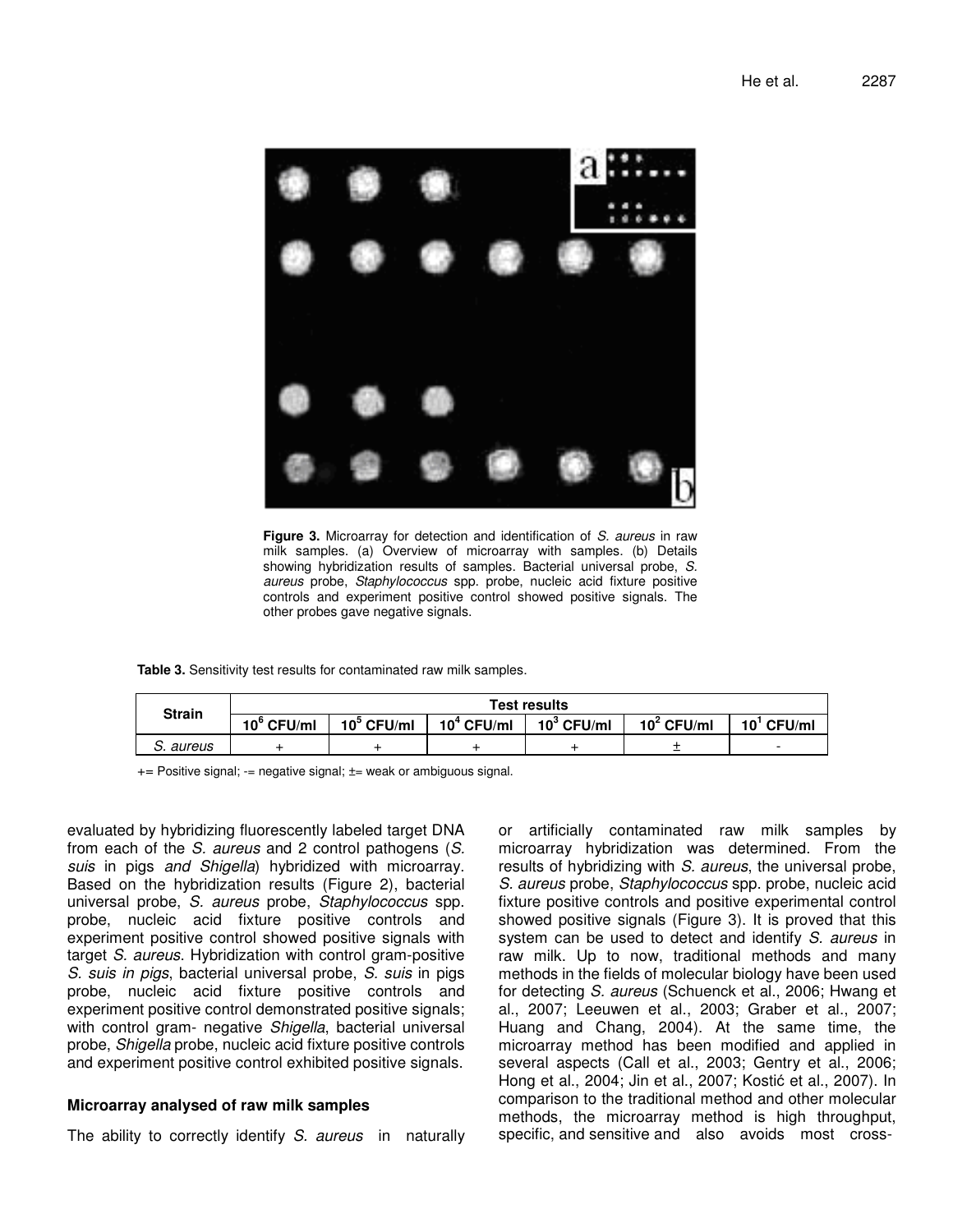reactions.

## **Sensitivity of microarray detection**

Naturally or artificially, contaminated raw milk samples were diluted from 10<sup>1</sup> to 10<sup>6</sup> cfu per ml, and then tested with the microarray. When the levels were higher than 10 $^3$ cfu per ml, all of the samples showed positive signals; at a lower level, as low as  $10^2$  cfu per ml, all of the samples showed weak or ambiguous signals. However, when the level was at  $10^1$  cfu per ml, all of the samples showed negative signals (Table 3). So, in our study, the limit of detection (LOD) reached  $10^3$  cfu per ml. To date, microarray detection of pathogens have been performed in food materials (Siddique et al., 2009). Furthermore, these systems had almost sensitivities reaching the level of 10 $^3$ or 10 4 cfu per ml (Myers et al., 2006; Li et al., 2006). Moreover, a step of PCR amplification is included before the hybridization, and this step ensures that low concentrations of specific pathogen and deteriorated bacteria are detected in the dairy product as reported by Call et al. (2003).

## **Conclusion**

In the search for fast and simple genetic techniques, oligo-nucleotide microarray has gained acceptance in the methods of detecting *S. aureus* because it is high through put, specific, sensitive and easy to perform. Our research was pursuing and developing a kind of microarray method for detection and identification of *S. aureus* in raw milk. In this study, 16S rRNA of *S. aureus* was amplified by newly designed specific primers, and oligonucleotide probes was designed. This was used to analyse the sensitivity and specificity of the microarray assay. *S. aureus* and 2 control pathogens (*S. suis* in pigs and *Shigella*) were used for specific detection through microarray. The hybridization results illustrated that bacterial universal probe, *S. aureus* probe, *Staphylococcus* spp. probe, nucleic acid fixture positive controls and a positive control in the experiment showed positive signals with target *S. aureus*. The sensi- tivity of the microarray assay was high, and it reached  $10^3$  cfu per ml.

The microarray system with high throughput and low cost developed in this study can provide powerful and additional evidence to traditional methods for more accurate risk assessment and monitoring of *S. aureus* in raw milk.

## **ACKNOWLEDGMENTS**

This work was supported by the grants from the Fund of Chengdu University of Traditional Chinese Medicine (no.

ZRYB200949) and the key project of Sichuan Province (no. 04JY029-053-1 and no. R0520503).

#### **REFERENCES**

- Asao T, Kumeda Y, Kawai T, Shibata T, Oda H, Haruki K, Nakazawa H, Kozyki S (2003). An extensive outbreak of staphylococcal food poisoning due to low-fat milk in Japan: estimation of enterotoxin A in the incriminated milk and powdered skim milk. Epidemiol. Infect. 130: 3-40.
- Ash M (1997). *Staphylococcus aureus* and Staphylococcal nEnterotoxins. In: Hocking, A.D.; Arnold, G.; Jenson, I.; Newton, K.; Sutherland, P. ed. Foodborne Microorganisms of Public Health Significance. North Sydney, Aust. Institute Food Sci. Technol. Inc. pp. 313-332.
- Aslam M, Hogan J, Larry Smith K (2003). Development of a PCR-based assay to detect Shiga toxin-producing *Escherichia coli*, *Listeria monocytogenes*, and *Salmonella* in milk. Food Microbiol. 20: 45-350.
- Behr T, Koob C, Schedl M, Mehlen A, Meier H, Knopp D, Frahm E, Obst U, Schleifer K, Niessner R, Ludwig W (2000). A nested array of rRNA targeted probes for the detection and identification of enterococci by reverse hybridization. Syst. Appl. Microbiol. 23: 563-572.
- Bergdoll MS (1989). *Staphylococcus aureus* In: Doyle MP(ed) Food borne Bacterial Pathogens, Marcel Dekper, Inc: New York. pp. 463-523.
- Call DR, Borucki MK, Loge FJ (2003). Detection of bacterial pathogens in environmental samples using DNA microarrays. J. Microbiol. Meth. 53: 235-243.
- Chye FY, Abdullah A, Ayob MK (2004). Bacteriological quality and safety of raw milk in Malaysia. Food Microbiol. 21: 535-541.
- Gentry TJ, Wickham GS, Schadt CW, He Z, Zhou J (2006). Microarray applications in microbial ecology research. Microb. Ecol. 52: 159-175.
- Graber HU, Casey MG, Naskova J, Steiner A, Schaeren W (2007). Development of a Highly Sensitive and Specific Assay to Detect *Staphylococcus aureus* in Bovine Mastitic Milk. J. Dairy Sci. 90: 4661-4669.
- Hong BX, Jiang LF, Hu YS, Fang DY, Guo HY (2004). Application of oligonucleotide array technology for the rapid detection of pathogenic bacteria of foodborne infections. J. Microbiol. Meth. 58: 403-411.
- Huang SH, Chang TC (2004). Detection of *Staphylococcus aureus* by a Sensitive Immuno-PCR Assay. Clin. Chem. 50: 1673-1674.
- Hwang SY, Kim SH, Jang EJ, Kwon NH, Park YK, Koo HC, Jung WK, Kim JM, Park YH (2007). Novel multiplex PCR for the detection of the *Staphylococcus aureus* superantigen and its application to raw meat isolates in Korea. Int. J. Food Microbiol. 117: 99-105.
- Ikeda M, Yamaguchi N, Tani K, Nasu M (2006a). Detection of Food Poisoning Bacteria in Fresh Vegetables Using DNA Microbiology. J. Health Sci. 52 (1): 36-42.
- Ikeda M, Yamaguchi N, Tani K, Nasu M (2006b). Rapid and simple detection of food poisoning bacteria by bead assay with a microfluidic chip-based system. J. Microbiol. Meth. 67(2): 241-247.
- Jin DZ, Xu XJ, Chen SH, Wen SY, Ma XE, Zhang Z, Lin F, Wang SQ (2007). Detection and identification of enterohemorrhagic *Escherichia coli* O157:H7 and *Vibrio cholerae* O139 using oligonucleotide microarray. Infect. Agent. Cancer 2: 23.
- Kostić T,Weilharter A, Rubino S, Delogu G, Uzzau S, Rudi K, Sessitsch A, Bodrossy L (2007). A microbial diagnostic microarray technique for the sensitive detection and identification of pathogenic bacteria in a background of nonpathogens. Anal. Biochem. 360: 244-254.
- Kristensen R, Gauthier G, Berdal KG, Hamels S, Remacle J, Holst-Jensen A (2007). DNA microarray to detect and identify trichothecene- and moniliformin-producing *Fusarium* species. J. Appl. Microbiol. 102: 1060-1070.
- Leeuwen WB, Jay C, Snijders S, Durin N, Lacroix B, Verbrugh HA, Enright MC, Troesch A, Belkum A (2003). Multilocus Sequence Typing of *Staphylococcus aureus* with DNA Array Technology. J. Clin. Microbiol. 41: 3323-3326.
- Li Y, Liu D, Cao B, Han W, Liu Y, Liu F, Guo X, Bastin DA, Feng L, Wang L (2006). Development of a Serotype-Specific DNA Microarray for Identification of Some *Shigella* and Pathogenic *Escherichia coli*